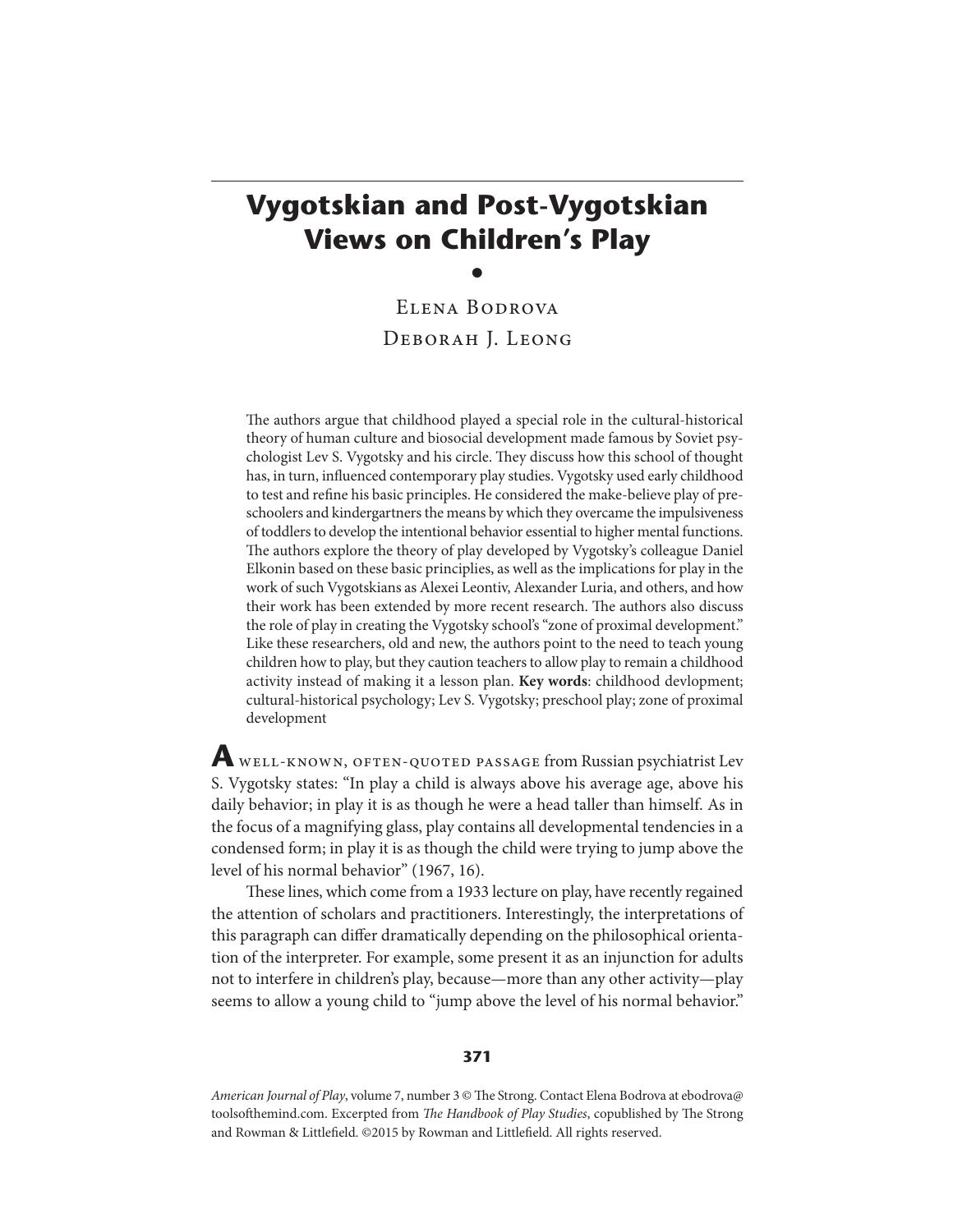Others find in these very same words from Vygotsky a call to use play as an efficient vehicle to deliver academic concepts and skills to preschoolers and kindergartners. Both interpretations, however, are inconsistent with the way Vygotsky and his students regard play, which is known as the cultural-historical approach. Our purpose in this article is to help the reader understand when and how Vygotsky's theory of play was developed and later built upon by his students and what this theory may mean for the contemporary study of play.

## **Vygotsky on Play: The Blueprint of a Theory**

To understand fully Vygotsky's views on play, we need to place them in the larger context of Vygotsky's theory of human development and learning as well as in the broader cultural and historical context in which he and his students developed their approach to play. Vygotsky's scientific biography covers a short span of ten years from 1924 to1934, during which he produced a number of works now considered definitive in fields ranging from special education to art studies to psycholinguistics. The field of child development, however, occupies a special place in Vygotsky's scientific legacy. It was in the context of child development that Vygotsky discussed many of his well-known ideas, such as the zone of proximal development (the law of the development of higher mental functions) and the notion of instruction preceding and shaping development. Indeed, his theory of children's play cannot be separated from these broader theoretical constructs.

Vygotsky's interest in play appeared evident from his early works published in the 1920s, such as *The Psychology of Art* (1971) and "The Prehistory of the Development of Written Language" (1997b), but he expressed his main ideas about play in the 1933 lecture from which we have already quoted, "Play and Its Role in the Mental Development of the Child" (1967). This lecture that can rightly be considered the blueprint for the theories of play developed in the cultural-historical tradition.

At its core, Vygotsky's cultural-historical theory considers the history of human development to be a complex interplay between the processes of natural, biologically determined development and the cultural development created by the interaction of a growing individual with other people. The result of these interactions proves more than the simple acquisition of the values, expectations, and competencies promoted by a specific culture. Rather, the entire system of naturally determined ("lower") mental functions, such as involuntary attention,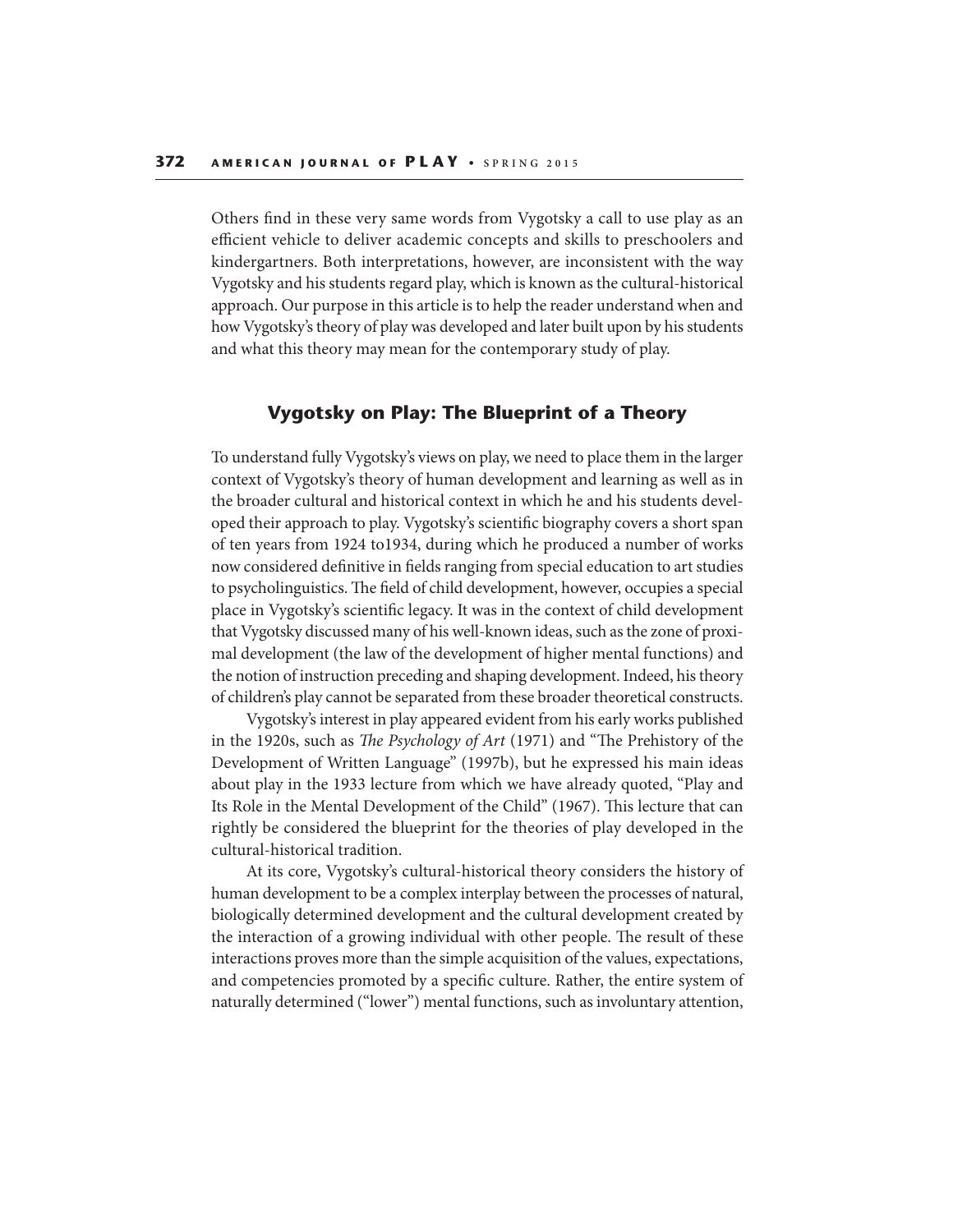rote memory, and sensory-motor thought, becomes restructured to produce what Vygotsky described as higher mental functions: "When the child enters into culture, he not only takes something from culture, assimilates something, takes something from outside, but culture itself profoundly refines the natural state of behavior of the child and alters completely anew the whole course of his development" (1997a, 223).

Vygotsky defined higher mental functions as behaviors that are signmediated, intentional, and internalized, and he described their development as a gradual process involving the transition from interindividual ("intermental") or shared to individual ("intramental"). For young children, most of the higher mental functions still exist only in their interindividual form as they share these functions with adults or with other children: "Every function in the cultural development of the child appears on the stage twice, in two planes, first, the social, then the psychological, first between people as an 'inter' mental category, then within the child as 'intra' mental category. This pertains equally to voluntary attention, to logical memory, to the formation of concepts, and to the development of will" (1997b, 106).

Vygotsky's views on the development of higher mental functions reflect his attempt to resolve what he described as the "crisis in psychology" (1997a). Vygotsky believed that psychology was a discipline torn between those who advocated objective methods equally applicable to lower mental functions in both humans and animals and those who focused exclusively on uniquely human higher mental functions accessible only through introspection.

Subscribing to neither of these two schools of thought, Vygotsky suggested a new approach that focused on the origins and development of higher mental functions both in phylogeny and in ontogeny. Although the phylogenetic processes (species development) can only be inferred based on cultural artifacts produced at different stages of the evolution of humankind, the ontogenesis (individual development) of higher mental functions can be accessible to direct observation as well as to empirical investigation.

Thus, for Vygotsky, child development and learning means more than a source of practical examples for his cultural-historical theory. Instead, they were the subjects he and his students could use to test and refine the basic principles of this theory. Early childhood for Vygotsky was the period during which the restructuring of lower mental functions goes through its initial stages as children for the first time in their lives used cultural tools to transform their cognitive processes such as perception, attention, memory, and thinking. Social-emotional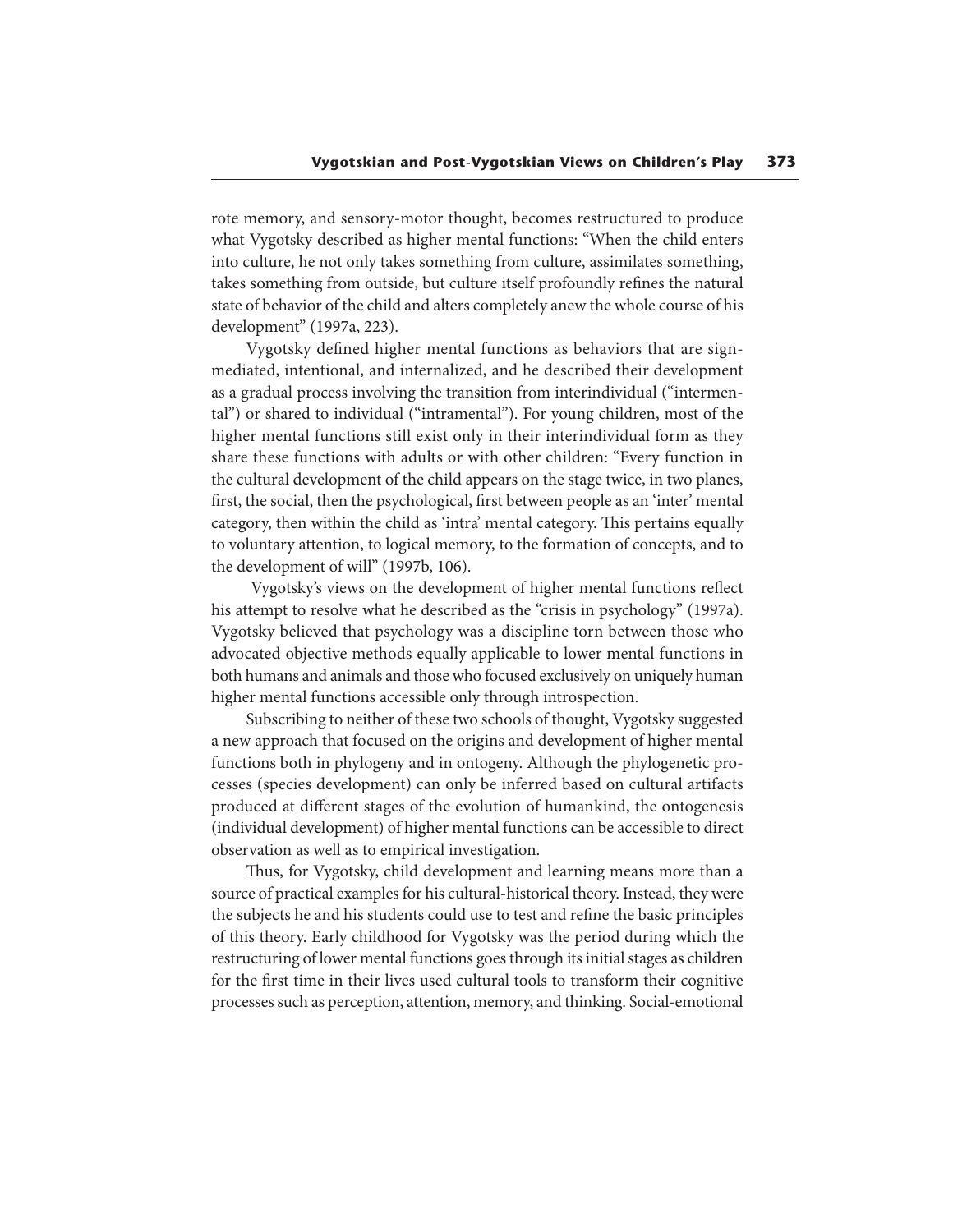capacities are similarly transformed, allowing children to make a transition from being "slaves to the environment" to becoming "masters of their own behavior."

In Vygotsky's view, it is one of the accomplishments of the preschool years that children overcome their impulsive, reactive behavior (i.e., their "knee-jerk" response to the environment) and thus become capable of intentional behavior, an accomplishment critical for the development of higher mental functions. The other accomplishment of the early years involves children's growing ability to use a variety of signs and symbol systems—from gestures and words to drawing and written marks—that prepares them for the increasingly complex symbol systems they will learn in school. Vygotsky's theory of higher mental functions and their development, therefore, provides the context for his views on play.

To avoid possible misunderstandings (partially due to the variations in translations of Vygotsky's writings), we need to make clear that when writing about play, Vygotsky meant only one kind of play, namely, the sociodramatic or make-believe play typical for preschoolers and children of primary-school age. Thus, Vygotsky's definition of play does not include many kinds of other activities, such as physical activities, games, object manipulations, and explorations that most people, educators included, still call "play."

Sociodramatic or make-believe play, according to Vygotsky, has three features: children create an imaginary situation, take on and act out roles, and follow a set of rules determined by those specific roles. Each of these features plays an important function in the development of higher mental functions. Vygotsky associated the creating of an imaginary situation and the acting out of roles with children's emerging ability to carry on two types of actions, external and internal, internal actions being a defining characteristic of higher mental functions. In play, these internal actions—"operations on the meanings" in Vygotsky's words—remain dependent on the external operations on the objects. However, the very emergence of the internal actions signals the beginning of a child's transition from earlier forms of thought processes—sensory motor and visual representational—to more advanced symbolic thought. At first more stimulus bound, preschoolers gradually learn to transcend ostensive reality.

Play is instrumental in achieving mastery of the object and furthering symbolic ability. Vygotsky notes, "Play is a transitional stage in this direction. At that critical moment when a stick—i.e., an object—becomes a pivot for severing the meaning of horse from a real horse, one of the basic psychological structures determining the child's relationship to reality is radically altered" (1967, 12).

Thus, Vygotsky sees play as a transitional stage from a child's thinking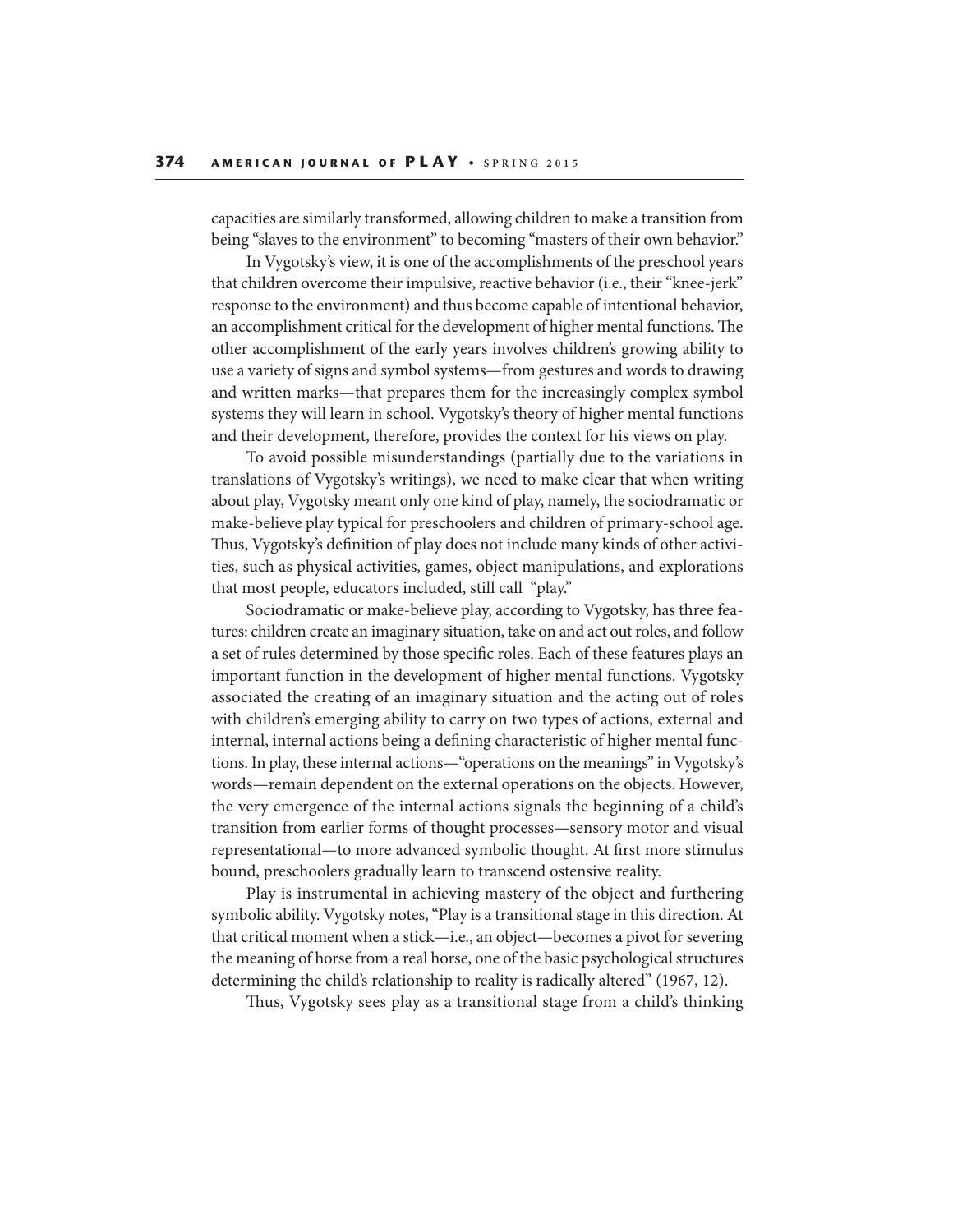constrained by the properties of a current situation to thinking totally free from these constraints. At this stage, a child cannot yet assign a new meaning to a play prop arbitrarily; this prop has to have some properties that allow the child to use it in a way similar to the way he or she would use the real object. It is less important that the prop resemble the object it is intended to represent than that the child be able to perform a similar action or a gesture using the prop as he or she would use the object. For example, a child can retell a story "written down" with the help of everyday objects representing people and things in this story. However, only things that can be rolled (e.g., a pencil) were considered by children to be acceptable substitutes for a carriage or a train (Elkonin 1976). Vygotsky emphasizes that at this stage, the child is not yet capable of the use of symbols but, rather, is mastering the prerequisites of symbolic thinking.

Vygotsky also sees play as a "transitional stage" in the development of imagination, opposing a commonly held belief that imagination precedes play and is necessary for its emergence. He elaborates: "Imagination is a new formation that is not present in the consciousness of the very young child, is totally absent in animals, and represents a specifically human form of conscious activity. Like all functions of consciousness, it originally arises from action. The old adage that children's play is imagination in action can be reversed: we can say that imagination in adolescents and schoolchildren is play without action" (1967, 8).

Another way make-believe play contributes to the development of higher mental functions is by promoting intentional behavior. It becomes possible because of the inherent relationship that exists between the roles children play and the rules they need to follow when playing these roles.

Although imaginary situations and roles are often considered defining features of make-believe play, the very idea that play is not totally spontaneous but is instead contingent on players abiding by a set of rules may sound completely counterintuitive. However, "the role the child plays, and her relationship to the object if the object has changed its meaning, will always stem from the rules, i.e., the imaginary situation will always contain rules. In play the child is free. But this is an illusory freedom" (1967, 10).

For preschoolers, play becomes the first activity in which they are driven not by their need for instant gratification, prevalent at this age, but instead by the need to suppress their immediate impulses: "Play continually creates demands on the child to act against immediate impulse, i.e., to act according to the line of greatest resistance. I want to run off at once—this is perfectly clear—but the rules of the game order me to wait. Why does the child not do what he wants,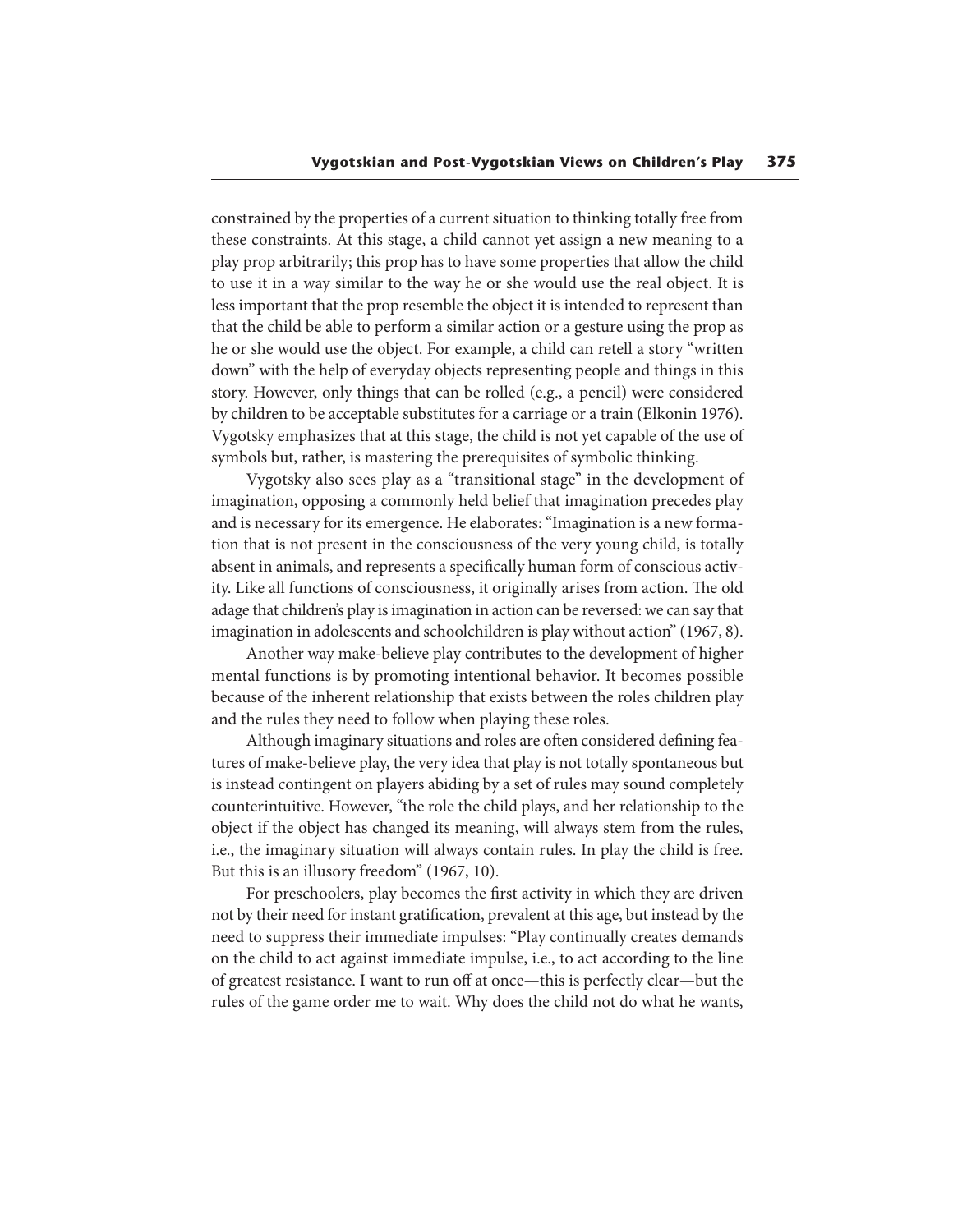spontaneously and at once? Because to observe the rules of the play structure promises much greater pleasure from the game than the gratification of an immediate impulse" (1967, 14).

Finally, in play, the first signs of generalized emotions appear, which means that the emotions are now associated with a broad category of people and situations rather than with one specific event. For example, when a child cries playing "patient," he does it because he knows that all children do it when they are given a shot. For Vygotsky, generalization of emotions is yet another developmental accomplishment of the early-childhood years.

Summarizing the role of play in child development, Vygotsky concludes that the play is "the leading source of development in preschool years." He explains that the

play-development relationship can be compared to the instructiondevelopment relationship, but play provides a background for changes in needs and in consciousness of a much wider nature. Play is the source of development and creates the zone of proximal development. Action in the imaginative sphere, in an imaginary situation, the creation of voluntary intentions, and the formation of real-life plans and volitional motives—all appear in play and make it the highest level of preschool development (1967, 16).

The concept of the zone of proximal development (ZPD) as the distance between the level of independent performance and the level of assisted performance is probably the most famous Vygotskian concepts. However, Vygotsky's words about a child being assisted by an adult or a more knowledgeable peer have often been taken literally, limiting the application of the ZPD to one-on-one situations of teaching or tutoring. Adding play as a specific means of assistance not only expands the practical applications of ZPD but also makes us rethink the very meaning of this concept to include assistance provided by a group of peers. In such a case, this group may collectively act as a "more knowledgeable other" even if individual children do not differ in their knowledge levels.

Vygotsky's ideas of play creating the ZPD of a child and play being the leading activity for children of preschool and kindergarten age laid the foundation for the theories of play developed by his students and generations of post-Vygotskian scholars. All share the emphasis on play not as a reflection of past experiences but as an actiovity essential for the development of a "future child."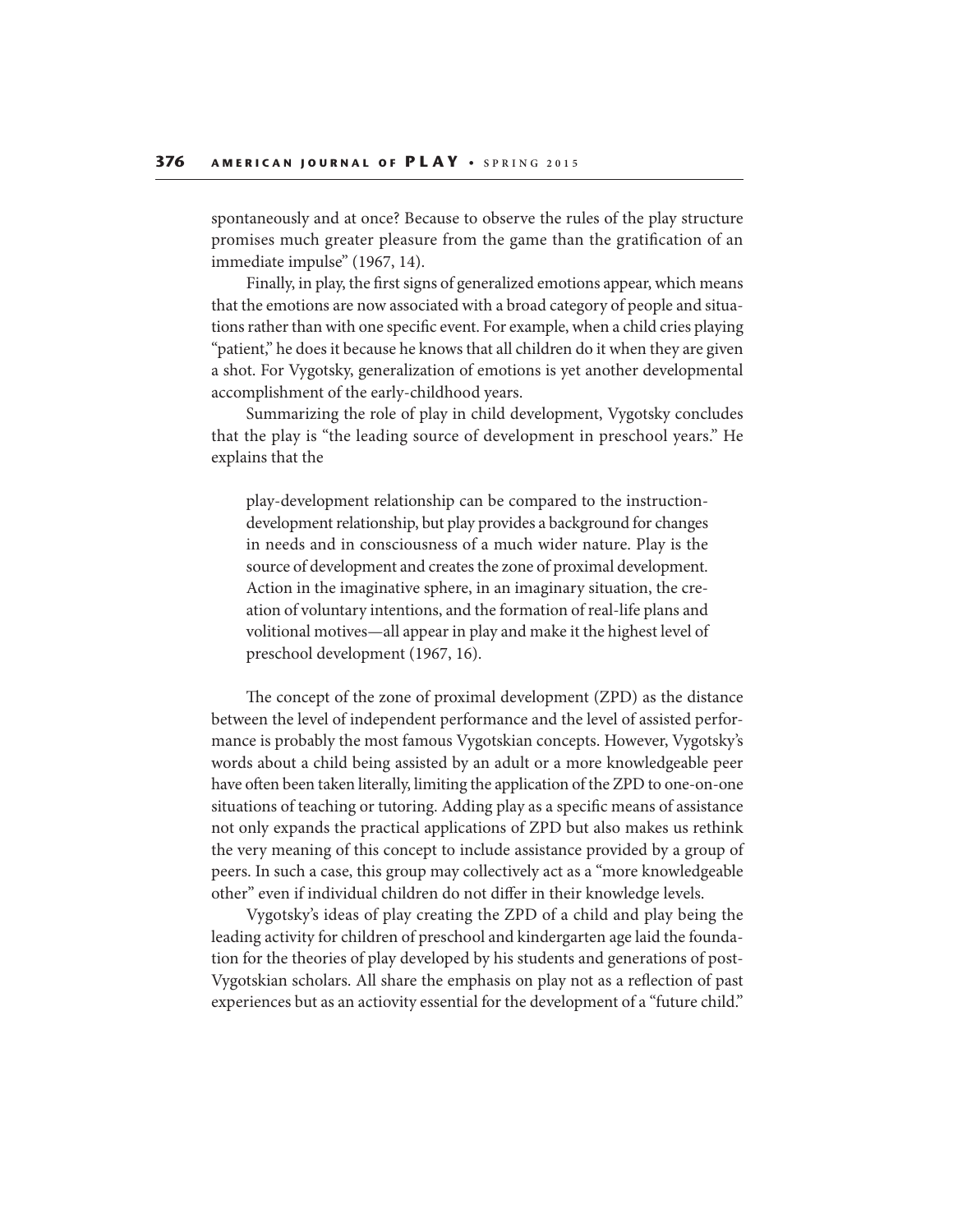## **On the Shoulders of a Giant: Elkonin's Theory of Play**

Daniel Elkonin was a colleague of Vygotsky who continued his work on play and developed a comprehensive theory that, in turn, gave rise to an entire school of thought in Soviet psychology and education. Elkonin's theory provided a framework for the studies of play in children with various cognitive, speech, and emotional deficits, studies of specific mental functions as they are manifested in play, and studies of social development. Elkonin's theory also became a basis for the teaching strategies used in many preschool and kindergarten classrooms with typically developing children and with children with special needs (Korepanova 2012).

Consistent with the founding principles of the cultural-historical theory, Elkonin (2005b) views play in a broader social-cultural context, concluding that make-believe play, as we know it, is a relatively late development in the history of humankind. Based on numerous accounts of anthropologists, Elkonin concludes that in the nonliterate societies of hunters and gatherers, play existed as preparation for grown-up activities as children practiced with scaled-down versions of grown-up tools.

In modern postindustrial societies, however, play cannot serve this pragmatic function, because grown-up activities and the tools they require are sometimes too complex for young children and may change significantly by the time children grow up—thus making practice useless. Instead, according to Elkonin, play helps today's children develop general competencies that will enable them to master any tools of the future—even those not yet invented. Extending the idea of play as preparation for future tool use beyond physical tools and the competencies associated with their use (such as fine motor skills or hand-eye coordination), Elkonin (1978) viewed play as the leading activity, the activity in which children master a variety of mental tools necessary for them to function successfully in a modern society.

To understand Elkonin's theory of play, we need to look at the work of Soviet developmental psychiatrist Alexei Leontiev and the changes he made in the concept of "leading activity." Although Vygotsky himself used the term "leading activity" in describing make-believe play in preschool children, he used this term in a metaphorical way and did not discuss leading activities for children of other ages. The Vygotskian idea that a leading activity may be used as an indicator of a specific "psychological age" or a developmental stage was later extended and refined by Leontiev, who along with Alexander Luria, was a member of the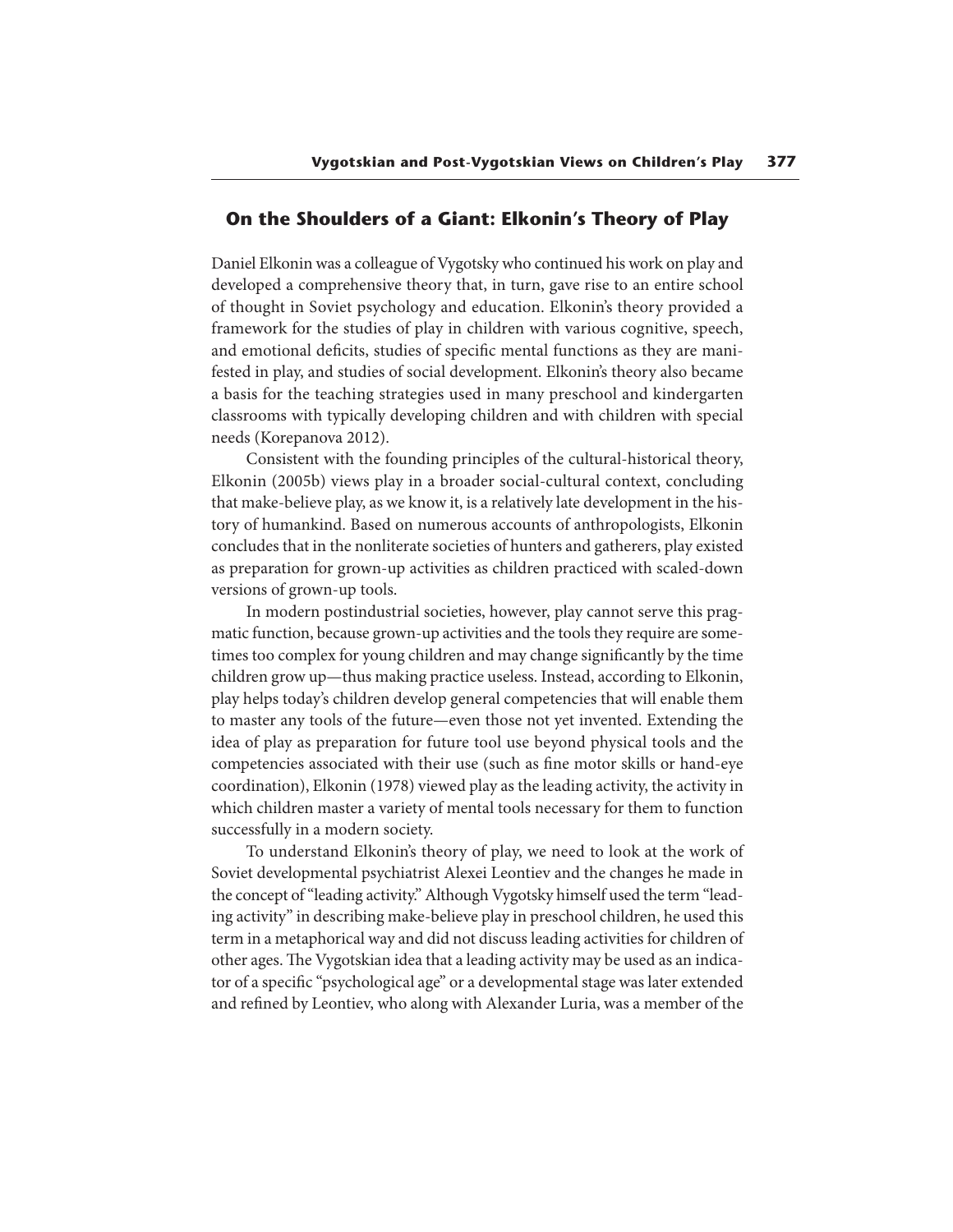famous Vygotsky troika—the collective minds behind cultural-historical theory.

In his foundational paper "The Psychological Principles of Preschool Play" (2009), Leontiev applied the major constructs of his activity theory—motive, action, and operation—to the analysis of children's play. Analyzing the motive of play, Leontiev concluded that it lies in the very process of play. He also discussed play actions and play operations as well as the relationship between these two. Building on Vygotsky's idea of the imaginary situation being an essential characteristic of play, Leontiev suggested that the imaginary situation itself is an outgrowth of the discrepancy between the action the child wishes to engage in and the operations she uses with a play prop. For example, although the action in which a child wishes to engage may be driving a car, no child does so in real life. The imaginary situation arises, say, when a child turns a chair into a pretend car and engages in the pretend action of driving; however, while "driving" the pretend car, this child uses hand movements (operations) suited to the shape of the back of the chair (and not the steering wheel).

Leontiev also identified play as the leading activity of preschool age. He defined leading activity as an activity that both provides the optimal conditions for the mental functions developing at the current stage and at the same time prepares the foundation for the mental functions that will develop during the stage that follows. Leading activity is most important for psychological development at a particular stage; hence, although social role play is not necessarily the most commonly occurring activity for preschoolers, it is the most significant for mental or psychological development.

Elkonin, who worked closely with Leontiev, further developed and extended this idea of play as a leading activity. In his "Toward the Problem of Stages in the Mental Development of the Child" (1972), he identified leading activities throughout childhood and described their role in bringing about the main developmental accomplishments of each period. In Elkonin's theory of stages in child development, he places play on the continuum of leading activities following object-oriented activity of toddlers and followed by learning activity of primary-grade children.

In his monograph The Psychology of Play, Elkonin (1978) identified essential characteristics that make play the leading activity of preschoolers, emphasizing the importance of play for cognitive development and for the development of self-regulation. According to Elkonin, the role that a child acts out lies at the center of make-believe play. Since children act out not the exact actions of their role models but rather the synopses of these actions, these synopses, in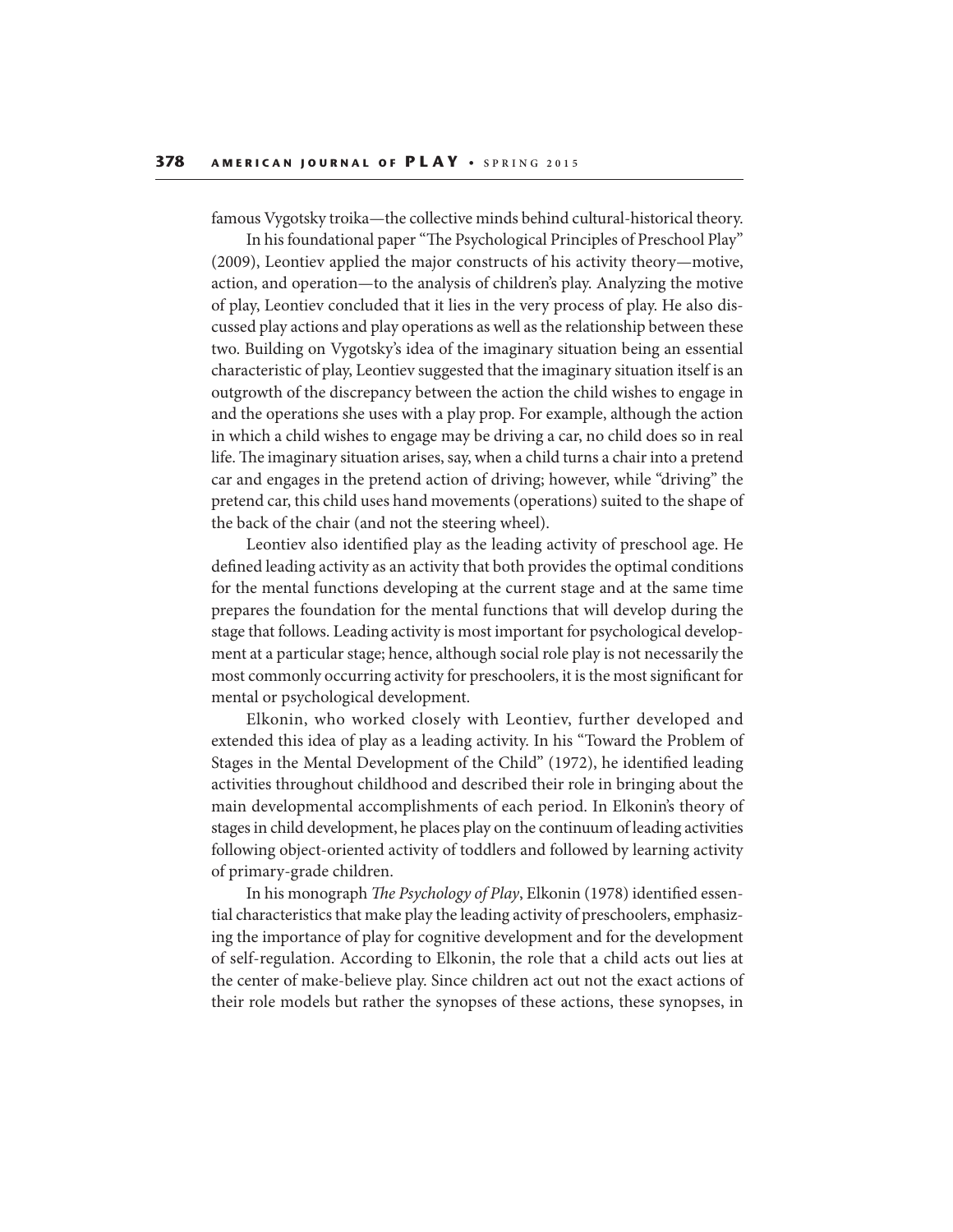fact, generate a model of reality—something that requires symbolic generalization. Elkonin concludes that in make-believe play, children learn to use symbols in two different ways: They use objects in their symbolic function, and they act out a symbolic representation of relationships that exist between their role models. In both instances, the symbols they support with toys and props they later communicate to play partners with words and gestures. Elkonin sees this evolution of play as a reflection of the universal path of cognitive development: from object-oriented actions accompanied by private speech to thinking aloud with no objects involved to mental actions proper.

Elkonin attributed the power of play to support the development of intentional, self-regulatory behaviors not only to the rules children need to follow when playing but also to the fact that the roles children play are mostly the roles of adults (doctors, drivers, chefs, and others) engaged in socially desirable behaviors. By imitating these behaviors in play, children learn to adjust their actions to meet the norms associated with the behaviors of role models, thus practicing planning, self-monitoring, and reflection essential for intentional behaviors (Elkonin 1978).

Elkonin, therefore, enriched Vygotsky's idea that play creates a child's ZPD with concrete details about the mechanisms involved in elevating a preschool child to the level where he is "a head above himself." Elkonin described play as the "giant treasure chest of creativity" available to a growing individual.

Specifically, Elkonin has identified four principal ways for play to facilitate the mastery of mental tools and the development of higher mental functions. First, play has an impact on a child's motivation. In play, children develop a more complex hierarchical system of short-term and long-term goals, wherein immediate goals can be forgone occasionally to reach long-term goals. Through the process of coordinating these short-term and long-term goals, children become aware of their own actions, which makes possible their moving from reactive behaviors to the intentional ones. To play "restaurant," for example, children have to stop and make menus and play food and decide who will be a waiter and who a chef. In other words, they have to postpone the restaurant play to make props, set up the environment, and distribute the roles.

Second, play facilitates cognitive "decentering." The ability to see from other people's perspectives is critical for coordinating multiple roles and negotiating play scenarios. In addition, in play children learn to look at objects "through the eyes" of their play partners, a form of cognitive decentering. Think of a child playing patient whose temperature is being "taken" with a pencil: to act accord-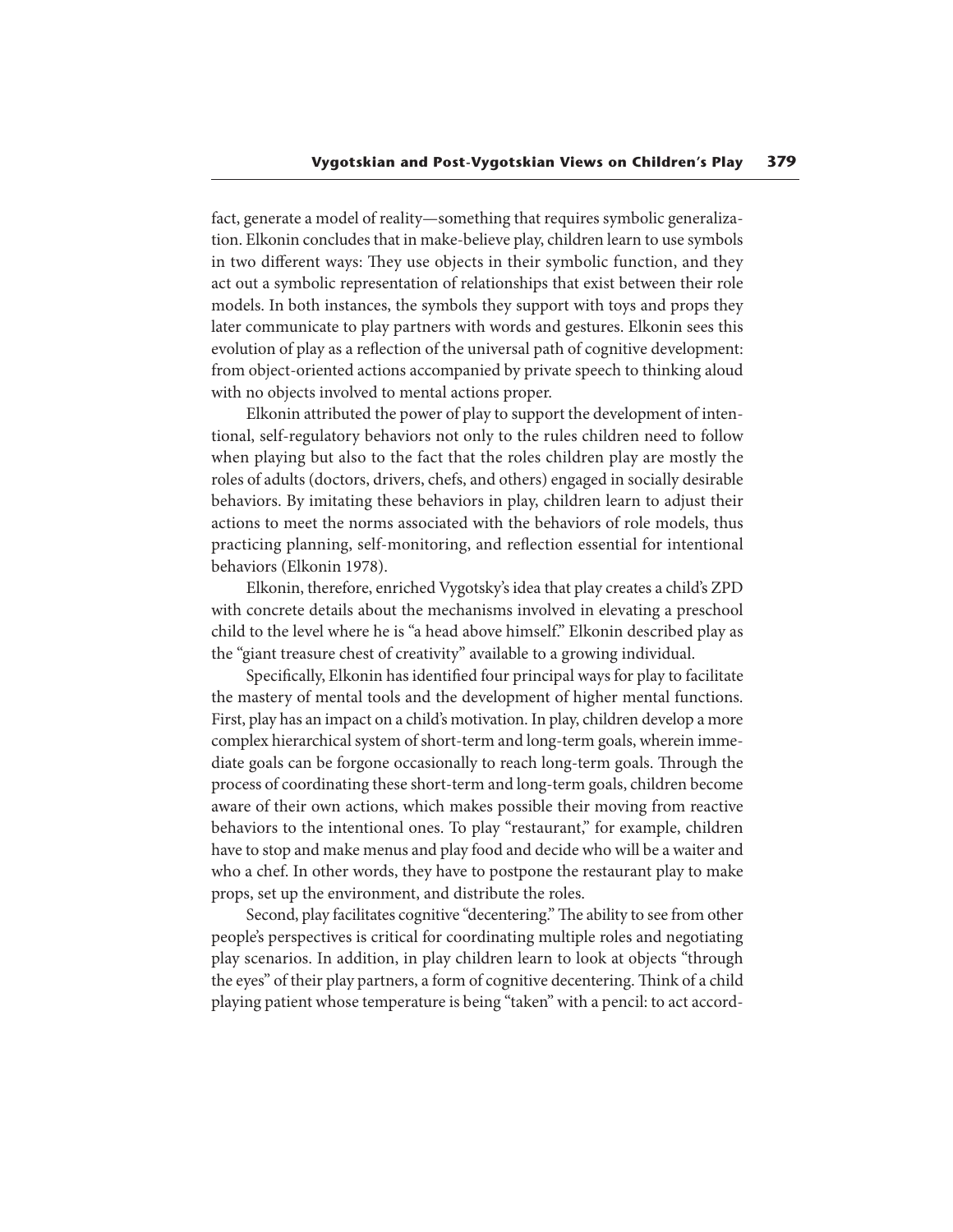ing to his role, this child needs to put himself in the shoes of the child playing the nurse, for whom this pencil is a pretend thermometer. Later, this ability to coordinate multiple perspectives and to decenter will be turned inward, leading to the development of reflective thinking.

Third, play advances the development of mental representations, which occurs when children separate the meaning of objects from their physical form. At first children use replicas to substitute for real objects (e.g., play food), then proceed to use objects that are different in appearance but that can perform the same function as the object-prototype (a paper plate representing pizza), and finally, most of the substitution takes place in the child's speech or gestures with no physical objects present (a gesture made by a "customer" in a pretend restaurant indicates that she is eating). Learning to operate not with real objects but with their symbolic substitutes contributes to the development of abstract thinking and imagination. It is important to note again that for Vygotskians, imagination is not a prerequisite for play but an expected outcome.

Finally, play fosters the development of intentional behaviors—in other words, voluntary physical and mental actions. The development of intentionality in play becomes possible because of the child's need to follow the rules of the play. In addition, as children constantly monitor each other in following these rules, they engage in "other regulation"—a process that involves comparing observed behaviors with "planned" ones. Planning and monitoring are essential features of intentional behaviors. Practicing other regulation and self-regulation in play prepares the foundation for more advanced intentional behaviors, including such metacognitive actions as the planning and monitoring of mental processes.

Elkonin identified the main structural elements of play as roles, pretend actions, the use of props, and the relationships children enter as they play. According to Elkonin, the center of make-believe play is the role a child acts out. This role determines which pretend actions a child will take, which props she will use, and how the relationships between play partners will be formed.

Pretend actions are different from real actions even if they involve the use of the same objects. Because actions in play are more abbreviated and generalized, they present more of an outline of a real action than its exact imitation. The way props are used in play also differs from the way the same objects are used in real life, because children use these props to perform pretend actions not real ones.

Finally, the unique feature of the relationships between players is that they engage in play-specific communication, stepping into and out of the roles they are playing. This allows children to maintain the flow of play by setting the rules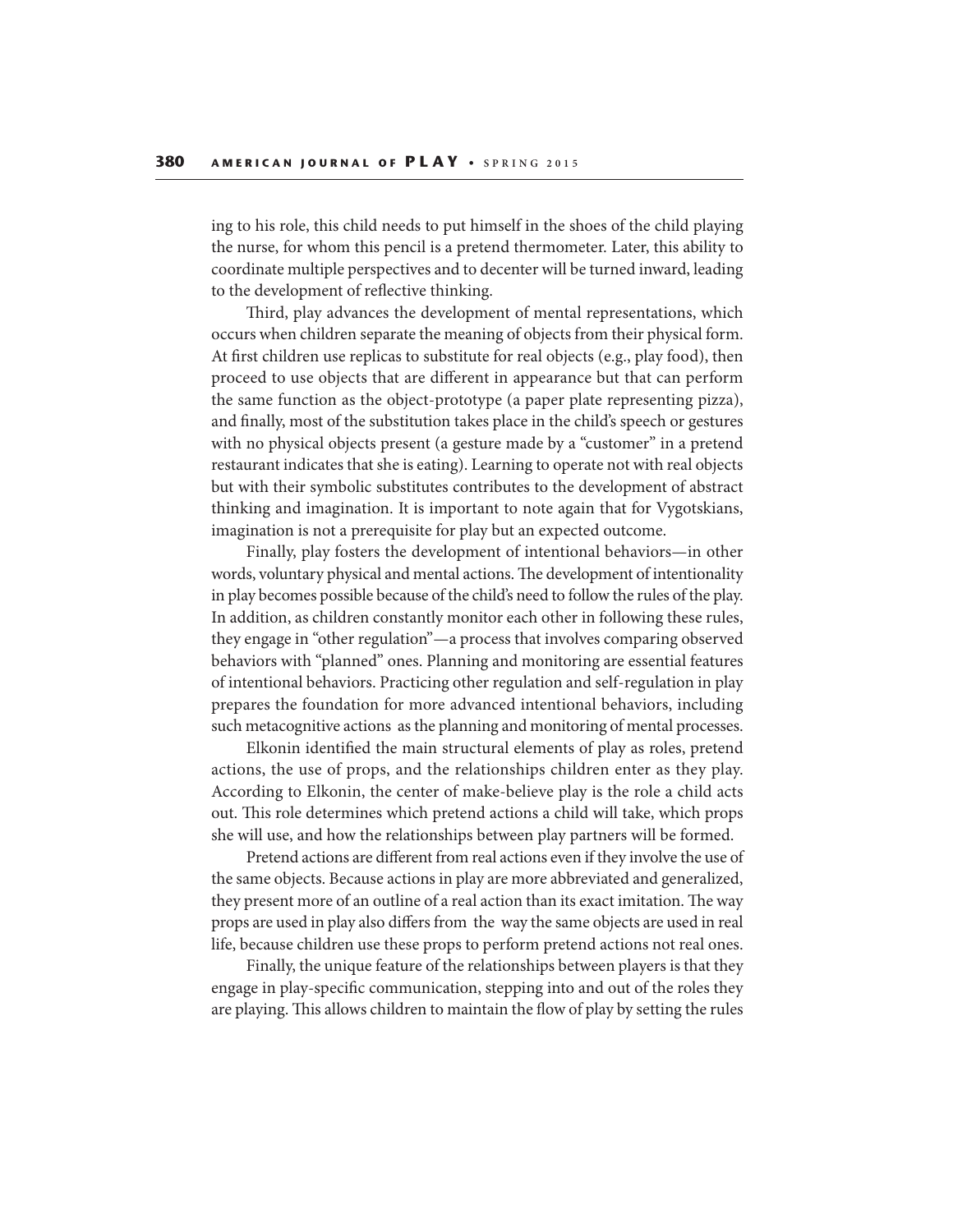and monitoring how these rules are followed.

Elaborating on Vygotsky's insights on the nature of play, Elkonin (2005a) introduced the idea of "mature" or "fully developed" play, emphasizing that only this kind of play can become the leading activity and a source of development in early childhood. Elkonin identified four levels of play, ranging from less mature to more mature. Note that Elkonin does not include in his classification less mature levels where roles do not even exist.

At the first level, the main content of play consists of actions with objects directed at the play partner. The roles exist, but they are determined by the nature of the actions instead of determining the actions. As a rule, children do not name the roles they take on; neither do they assign themselves the names of people whose roles they are playing. The actions themselves are stereotypical and consist of repetitive motions; for example, when playing "family," children follow the same routine as they feed the baby, give the baby a bath, and put the baby to sleep. The entire script of "taking care of a baby" is limited to the actions of bathing, feeding, and rocking, with no other actions preceding or following these (e.g., taking the baby for a walk, or telling a bedtime story, for example). There seems to be no logical order in how the actions are performed—a baby can be dressed first and toweled later. If one child acts inconsistently with how this script unfolds in real life (e.g., if a child gives the baby a bath while keeping her clothes on), other children do not object.

At the second level, actions with objects remain the main content of play. However, at this level, it is important for the play action to reflect accurately the action in real life. For a child to play a role means to perform actions associated with this role, and children can name the roles they play, but only after they start to play. The structure and sequence of play actions is determined by how these actions unfold in real life. When one of the players does not follow the real-life sequence of the actions (e.g., if a mommy serves dessert before serving the main dish), the other players do not accept these actions, but neither do they argue with them or explain what was done wrong.

At the third level, the main focus of play shifts to the role and the actions determined by this role; special actions emerge that signal the relationships between the players. The roles are distinct and well defined. Children name the roles they will play before the play starts. The roles determine and direct the children's behavior. A special kind of "role speech" emerges when one player talks to another, using vocabulary, intonation, and register in accordance with the specific roles each plays. The nature of actions and their logic are determined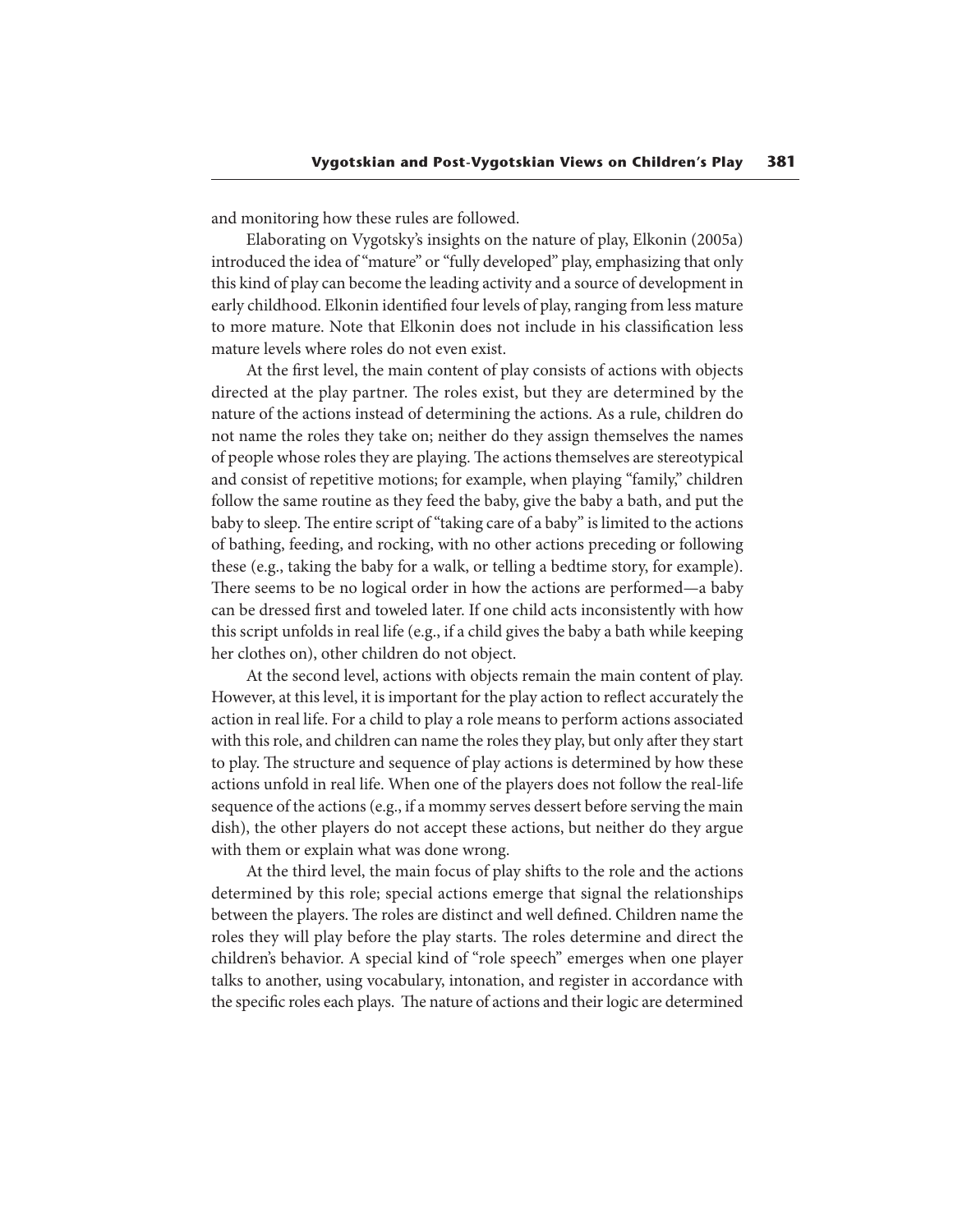by the role the child plays. The actions become more varied. For example, the "nurse" does not just give a patient a shot, but also takes his blood pressure, or changes bandages. If a child acts in a way inconsistent with the real-life logic of actions, other children object by saying something like "you are not supposed to do that." When corrected, children treat their mistake seriously and try to fix it and to explain why they broke the rule.

The main content of play at the fourth level is carrying out actions associated with the relationships between the characters children play. For example, the relationship between a "mother" and a "son" is associated with the mother being in charge, which shows in the way she addresses the son. The roles are well defined. A child playing a role acts in a manner consistent with this role throughout the entire duration of play. The "role-related speech" is consistent with the role played by the child who uses this speech as well as with the role of the child to whom this speech is addressed. The sequence of play actions is well defined and consistent with the logic of these actions in real life. Children object when someone does not follow the logic of actions or breaks the rule. Children go beyond stating that "you are not supposed to do that," referring to the reason for the existence of this rule in real life.

Thus play, according to Elkonin, starts with the "object-centered" play of two- and three-year-olds (stage 1) and develops to become the elaborate "relationship-centered" play of kindergarten-aged children (stage 4). The ability to follow rules in play rather than submit to one's immediate wishes seems to appear first at stage 2 but is not fully developed until stage 4. Combined with the changes in the use of play props, role-specific language, and the relationships between play roles and play actions, this evolution of play rules allows us to consider stage 4 the stage of well-developed or mature play.

# **Play Creates the Zone of Proximal Development: Then and Now**

Post-Vygotskian researchers have been able to demonstrate the unique role of play in the development of higher mental functions through a series of experiments that compared children's performance on various tasks in play and nonplay situations. These experiments were conducted by students of Alexei Leontiev and Alexander Zaporozhets—another student of Vygotsky—and summarized in Elkonin's *Psychology of Play* (1978). All these experiments follow the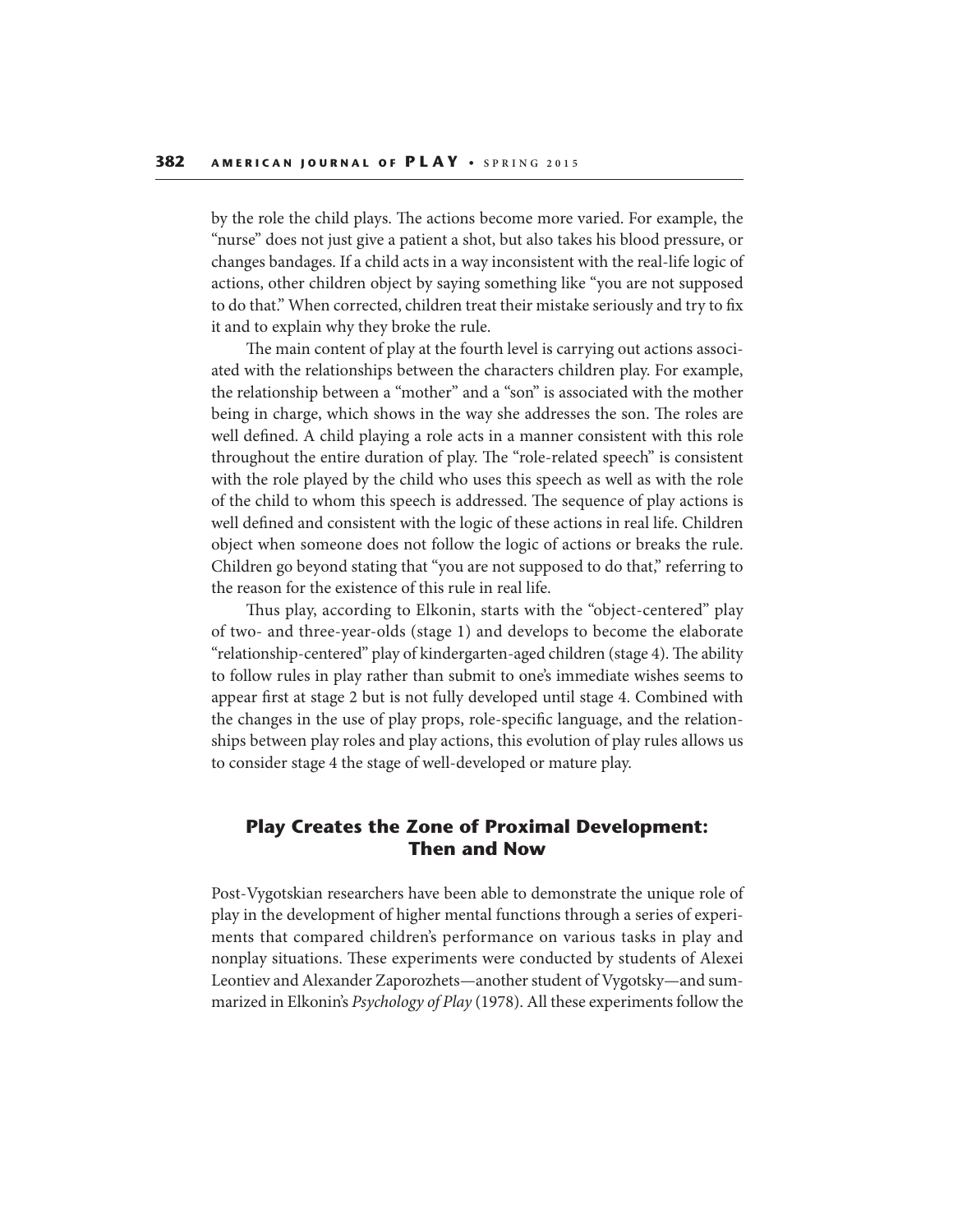same design. Children ages three, five, and seven were given a similar task in two conditions—in the lab, where the task was given out of context, and in a playroom, where the same task became a part of the role the child was assigned.

One of the researchers, Zinaida Manuilenko (1975), studied children's ability to regulate their body movements in play and nonplay situations. An experimenter asked a child when not playing to stand completely still. But when a child was playing, an experimenter assigned him or her the role of a soldier, guarding an important military object.

In this study, no differences were found for three-year-old children; they could not stand still in either condition. Seven-year-olds also did not demonstrate any differences in behavior across conditions, but the length of time they were able to stand still lasted much longer than in younger children. The fiveyear-olds, on the other hand, did demonstrate significantly different lengths of time in their assigned roles at play or when standing still and not playing. When tested in the lab, their times were closer to those of three-year-olds. However, when tested in a play context, these children could regulate their body movements for almost as long as the seven-year-olds. When the experimenter added another condition by bringing in other children who pretended to "penetrate the military object" guarded by a child, the latter's time increased even more.

In another study, Zinaida Istomina (1975) compared the number of words children could remember during a dramatic-play session involving a grocery store with the number of words they could remember in a typical laboratory experiment. In both situations, children were given a list of unrelated words to memorize. In the dramatic-play situation, the words were presented as the items on a "shopping list" to use in a pretend grocery store. In the laboratory experiment, the instructions were simply to memorize the words. Istomina found that preschoolers remembered more items in the dramatic-play condition, functioning at the same level as the older children. Again, as in Manuilenko's experiments, neither younger nor older children demonstrated as big a difference between play and nonplay conditions as did the preschoolers.

It is interesting that the graphs representing the data obtained in all these experiments all look like a parallelogram, with the two lines—one for play and the other for nonplay—almost converging for three- and seven-year-olds and diverging for the five-year-olds. These graphs are amazingly similar to the famous "parallelogram of development" obtained by Leontiev in his own studies of mediated memory (1981). On his graph, the two lines representing externally mediated and nonmediated remembering also converge for younger children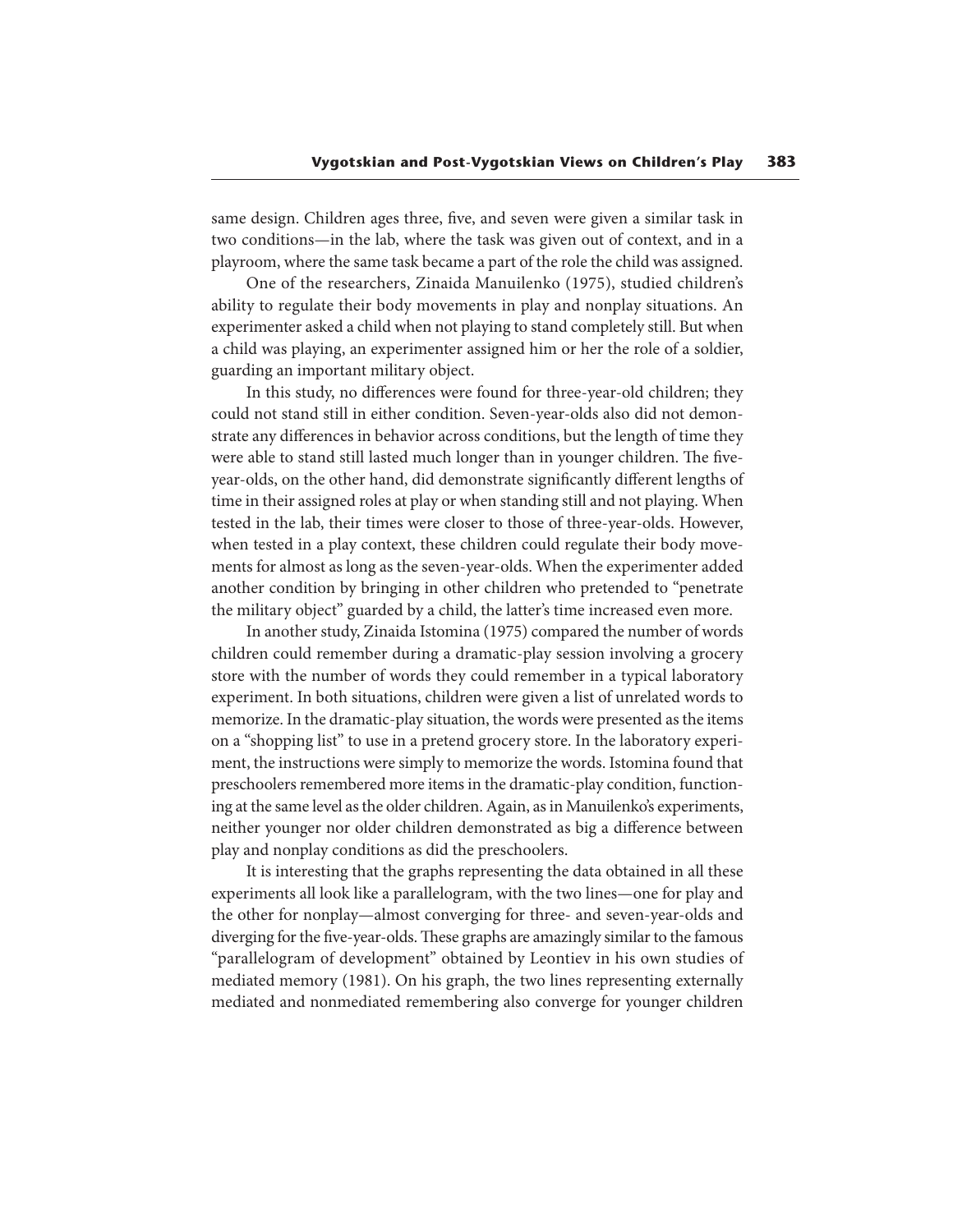(who have not yet mastered any memory tools) and for adults (who already possess internalized memory tools and have no need for external memory aids).

In other words, it seems that play provides a unique kind of mediation for the newly emerging mental functions and that there is a window when this mediation may be especially beneficial.

The common pattern emerging from Manuilenko's and Istomina's studies indicates an age-related change in the way play supports children's cognitive (e.g., memory) and social-emotional (e.g., self-regulation) competencies: the gap between play and nonplay performance was most dramatic in five-year-old children, who were assumed to be at the peak of mature play. At the same time, this gap was virtually nonexistent both for three-year-old children, who had not yet developed advanced forms of play, and seven-year-old children, who no longer needed the support of play to regulate their behaviors.

These findings support Vygotsky's view that play is the source of development, and the ZPD appears in play far earlier than it does in other activities. The findings also indicate that to produce these new developmental accomplishments, children need to reach the stage of mature play.

Recently, scholars of play as well as practitioners working with young children began to notice that children seem not to play as much as they did in the past. When play is observed in many of today's early-childhood classrooms, it rarely fits the definition of mature play (Gudareva 2005; Levin 2008). Even five- and six-year-old children, who according to Vygotsky and Elkonin should be at the peak of their play performance, often display signs of immature play that is more typical for toddlers and younger preschoolers—playing only with realistic props, enacting play scenarios that are stereotypical and primitive, and displaying a rather limited repertoire of themes and roles.

With the main elements—imaginary situation, roles, and rules—underdeveloped, this immature play cannot serve as a source of child development or create a ZPD. Evidence for this assertion was demonstrated in a Russian study replicating the Manuilenko experiment we have described. Today's preschoolers seem no longer able to demonstrate superior self-regulation in play (Smirnova and Gudareva 2004).

In addition, the ability to follow directions at all ages and in all conditions has generally declined in comparison to Manuilenko's study. The researchers found that the seven-year-olds of today have self-regulation levels more like those of the preschool children of the 1940s, and the five-year-olds scored similar to the three-year-olds in the earlier study. The researchers attributed this phe-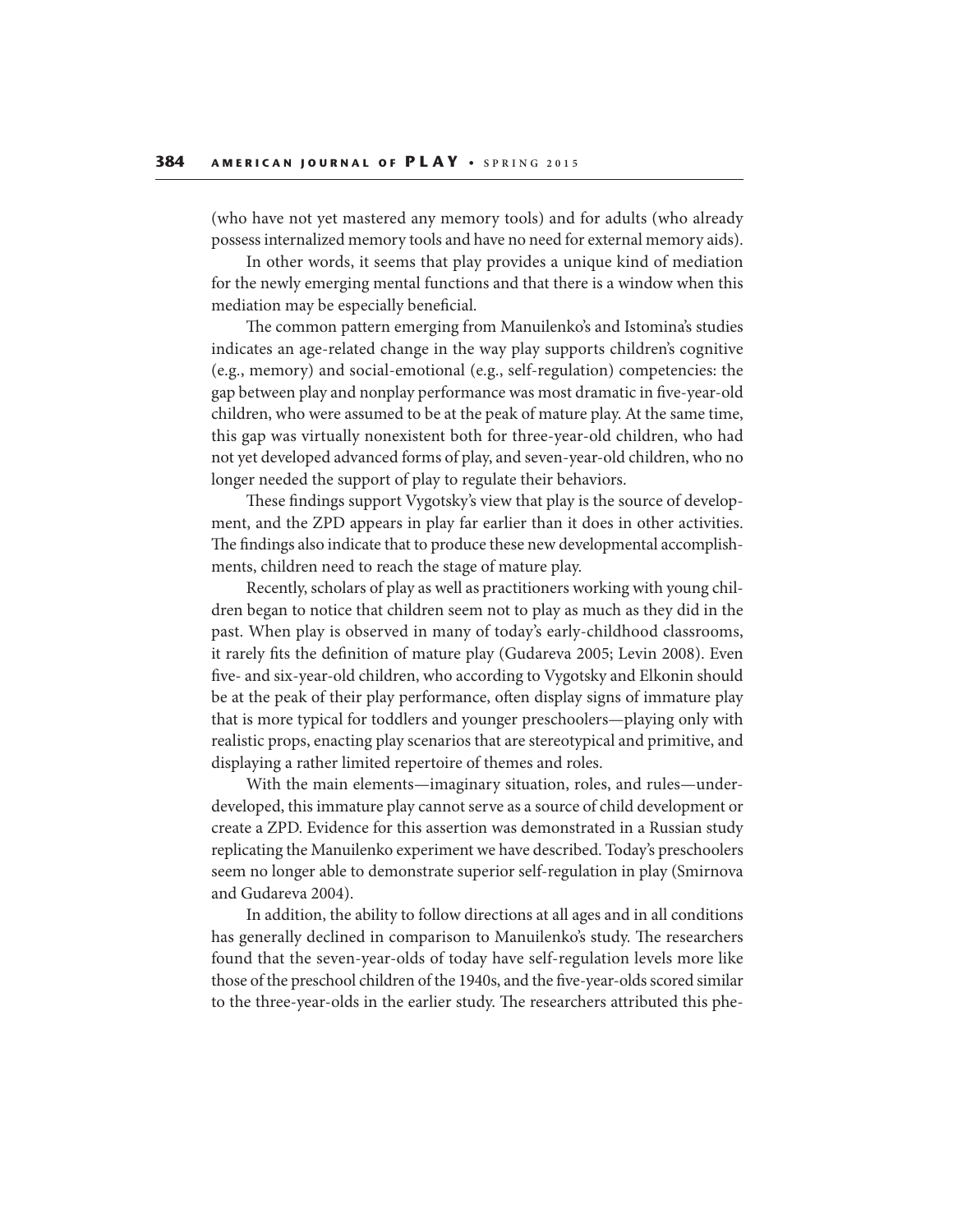nomenon to changes in the culture of childhood in general, including changes in the way children play both at home and in the classroom. This conclusion was supported by the fact that only 10 percent of observed six-year-olds demonstrated a mature level of play, and 48 percent of five-year-olds demonstrated the first ("toddler") level of play (Gudareva 2005).

Similar findings were obtained in another study in the United States, where the correlations between play and self-regulation were found for children playing at a high level but not for the ones playing at a low level (Berk, Mann, and Ogan 2006). Researchers from different countries agree that the make-believe play of today's children is not simply di/erent from the play of the past but is less sophisticated and mature than in previous generations (for review, see Johnson, Christie, and Wardle 2005; Karpov 2005). Even more troubling, early-childhood programs often fail to support higher levels of play in those children who may need extra support in developing self-regulation. As a result, some children may even leave these programs as less mature players than when they entered (Farran and Son-Yarbrough, 2001).

## **Leading Children in Their Leading Activity**

According to the cultural-historical tradition, play does not develop spontaneously in all children once they reach preschool age. Mature play, the level necessary to be a leading activity for preschoolers, emerges only with adult mediation or as young children are assisted by older children who are acting as play mentors.

The idea that we need to teach young children how to play is not a new one. Until recently, however, it has been primarily discussed in terms of enhancing or facilitating play that has already reached a certain level of development (see Wood 2009 for a review), with explicit instruction in isolated play skills limited to the context of special education. Although children with language delays or emotional disorders are thought to benefit from play interventions, typically developing children are usually expected to develop play skills on their own. This approach, while valid in the past, can no longer be adopted if we want all young children to develop mature play.

With the changes in the culture of childhood, fewer and fewer children have an opportunity to learn to play from their older siblings or friends. For most preschoolers, early-childhood settings may be the only place where they can learn how to play. It is important to note, however, that learning how to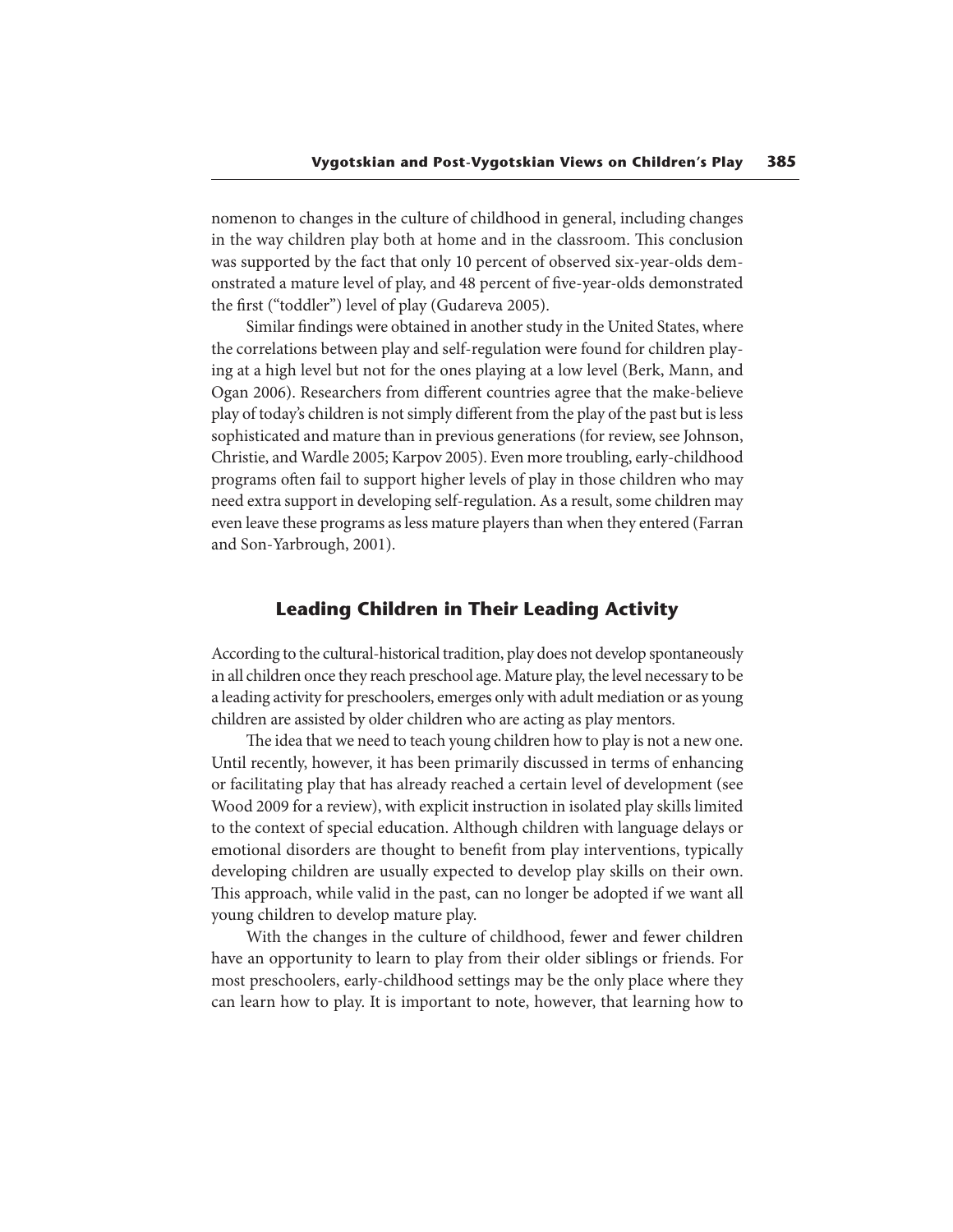play in the classroom is not the same as learning to play within the informal neighborhood peer groups of yesterday.

First of all, in today's early-childhood settings, children are almost always segregated by age and have to interact with play partners who are as inexperienced as they are. As a result, many of the play skills that children were able to learn in the past by observing and imitating their older playmates now have to be modeled by their teachers. In addition, unlike the unstructured play of the past, which often lasted for hours and days, playtime in today's early-childhood classroom is limited and rarely exceeds one or two hours.

Consequently, to achieve rapid progress in the quality of play, play scaffolding in the classroom needs to be designed strategically to target its most critical components. Specific strategies for scaffolding play were developed and have been successfully used in early-childhood classrooms by post-Vygotskian scholars in both Russia (e.g., Michailenko and Korotkova 2000; Gudareva 2004; Korepanova 2012) and the United States (Bodrova and Leong 2011, 2012).

Although it is important to realize that in this day and age we have to lead children in their leading activity, it is also important not to lose sight of the very nature of play we are promoting. Emphasizing the self-initiated nature of truly mature play, Alexander Zaporozhets (1986) warned educators against taking over children's play and turning it into one more teacher-directed activity. Adding playful elements to a lesson will not turn it into play, cautioned Zaporozhets: "Optimal educational opportunities for a young child to reach his or her potential and to develop in a harmonious fashion are not created by accelerated ultra-early instruction aimed at shortening the childhood period—that would prematurely turn a toddler into a preschooler and a preschooler into a first grader. What is needed is just the opposite—expansion and enrichment of the content in the activities that are uniquely 'preschool': from play to painting to interactions with peers and adults" (88).

#### **REFERENCES**

Berk, Laura E., Trisha Mann, and Amy T. Ogan. 2006. "Make-Believe Play: Wellspring for Development of Self-Regulation." In Play=Learning: How Play Motivates and Enhances Children's Cognitive and Social-Emotional Growth, edited by Dorothy G. Singer, Roberta Golinkoff, and Kathy Hirsh-Pasek, 74–100.

Bodrova, Elena, and Deborah J. Leong. 2011. "Revisiting Vygotskian Perspectives on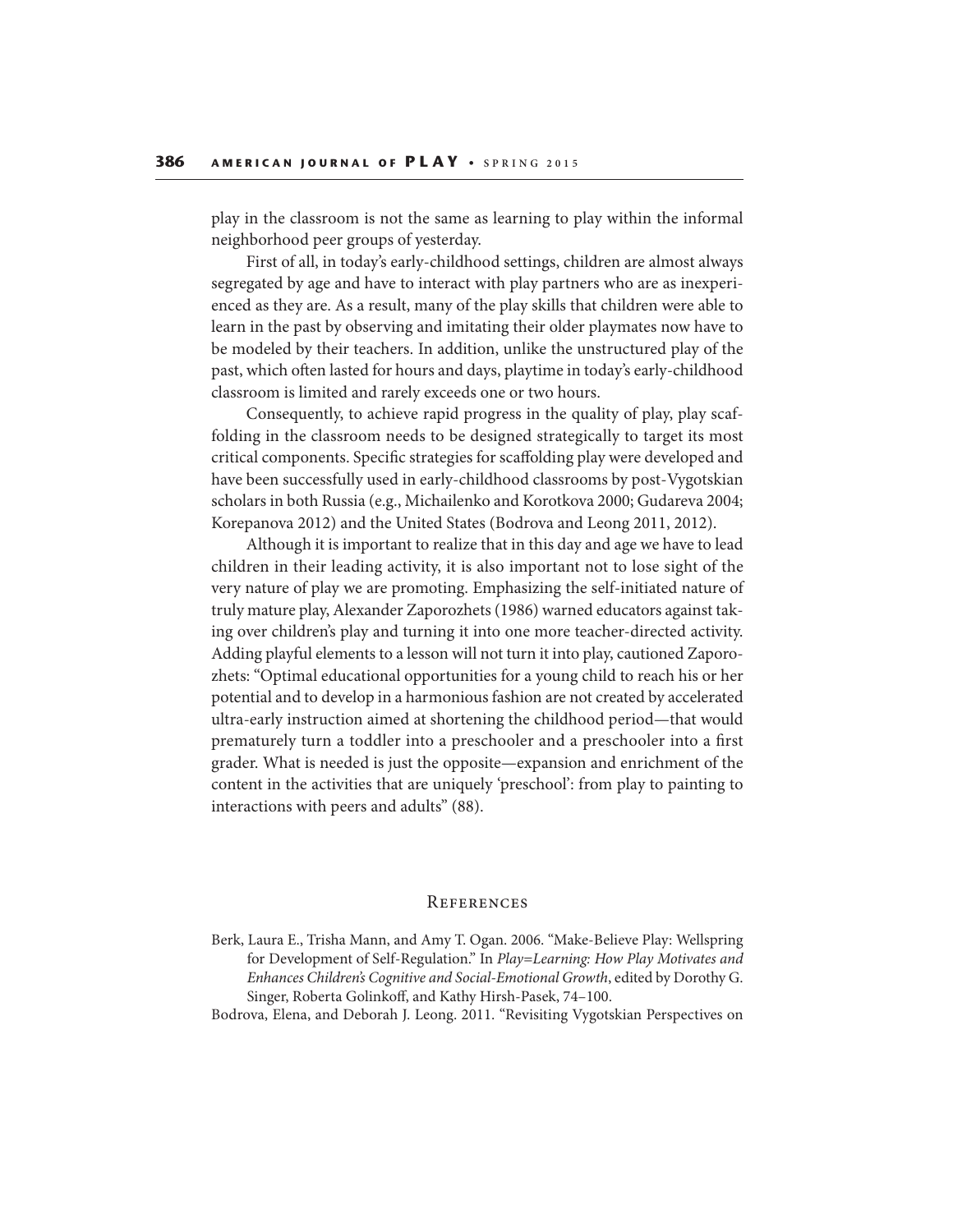Play and Pedagogy." In Rethinking Play and Pedagogy in Early Childhood Education: Concepts, Contexts and Cultures, edited by Sue Rogers, 60–73.

- 2012. Scaffolding Self-Regulated Learning in Young Children: Lessons from Tools of the Mind. In Handbook of Early Childhood Education, edited by Robert C. Pianta, W. Steven Barnett, Laura M. Justice, and Susan M. Sheridan, 352–69.
- Elkonin, Daniil B. 1972. "Toward the Problem of Stages in the Mental Development of the Child." Soviet Psychology 10:225–51.
	- \_\_\_\_\_. 1976. "Problems of the Psychology of Child's Play in the Works of LS Vygotsky, His Co-workers and Followers." Soviet Psychology 65:94–101.
- \_. 1978. Psychologija igry [The psychology of play].
- \_\_\_\_\_. 2005a. "Chapter 1: e Subject of Our Research: e Developed Form of Play." Journal of Russian and East European Psychology 43:22–48.
- . 2005b. "Chapter 2: On the Historical Origin of Role Play." Journal of Russian and East European Psychology 43:49–89.
- Farran, Dale C., and Whasoup Son-Yarbrough. 2001. "Title I Funded Preschools as a Developmental Context for Children's Play and Verbal Behaviors." Early Childhood Research Quarterly 16:245–62.
- Gudareva, Olga V. 2005. "Psikhologicheskie osobennosti suzhetno-rolevoy igry sovremennykhdoshkol'nikov" [Psychological features of make-believe play in today's preschoolers]. PhD diss., Moscow City University for Psychology and Education.
- Istomina, Zinaida M. 1975. "The Development of Voluntary Memory in Preschool-age Children." Soviet Psychology 13:5–64.
- Johnson, James E., James F. Christie, and FrancisWardle. 2005. Play, Development, and Early Education.
- Karpov, Yuriy V. 2005. The Neo-Vygotskian Approach to Child Development.
- Korepanova, I. A. 2012. "Play as a Subject of Study in the Russian Cultural-Historical School of Psychology." PsyAnima, Dubna Psychological Journal 4:1–11.
- Leontiev, Aleksei. N. 2009. "The Psychological Principles of Preschool Play." In The Development of Mind: Selected Works, edited by Mike Cole, 331–54.

\_\_\_\_\_.1981. Problems of the Development of the Mind.

- Levin, Diane E. 2007. "Problem Solving Deficit Disorder: Programmed Play in Korea and the United States." In Where Do the Children Play? A Study Guide to the Film, edited by Elizabeth Goodenough, 137–41.
- Manuilenko, Zinadia V. 1975. "The Development of Voluntary Behavior by Preschool-Age Children." Soviet Psychology 13:65–116.
- Michailenko, N. Y., and N. A. Korotkova. 2000. Organizatsiya suzhetnoj igry v detskom sadu [Pedagogies of make-believe play in early childhood classrooms].
- Vygotsky, Lev S. 1967. "Play and Its Role in the Mental Development of the Child." Soviet Psychology 5:6–18.
	- . 1971. The Psychology of Art. Translated by Scripta Technica, Inc.
	- \_\_\_\_\_. 1997a. "e Historical Meaning of the Crisis in Psychology: A Methodological Investigation." In Problems of the Theory and History of Psychology, The Collected